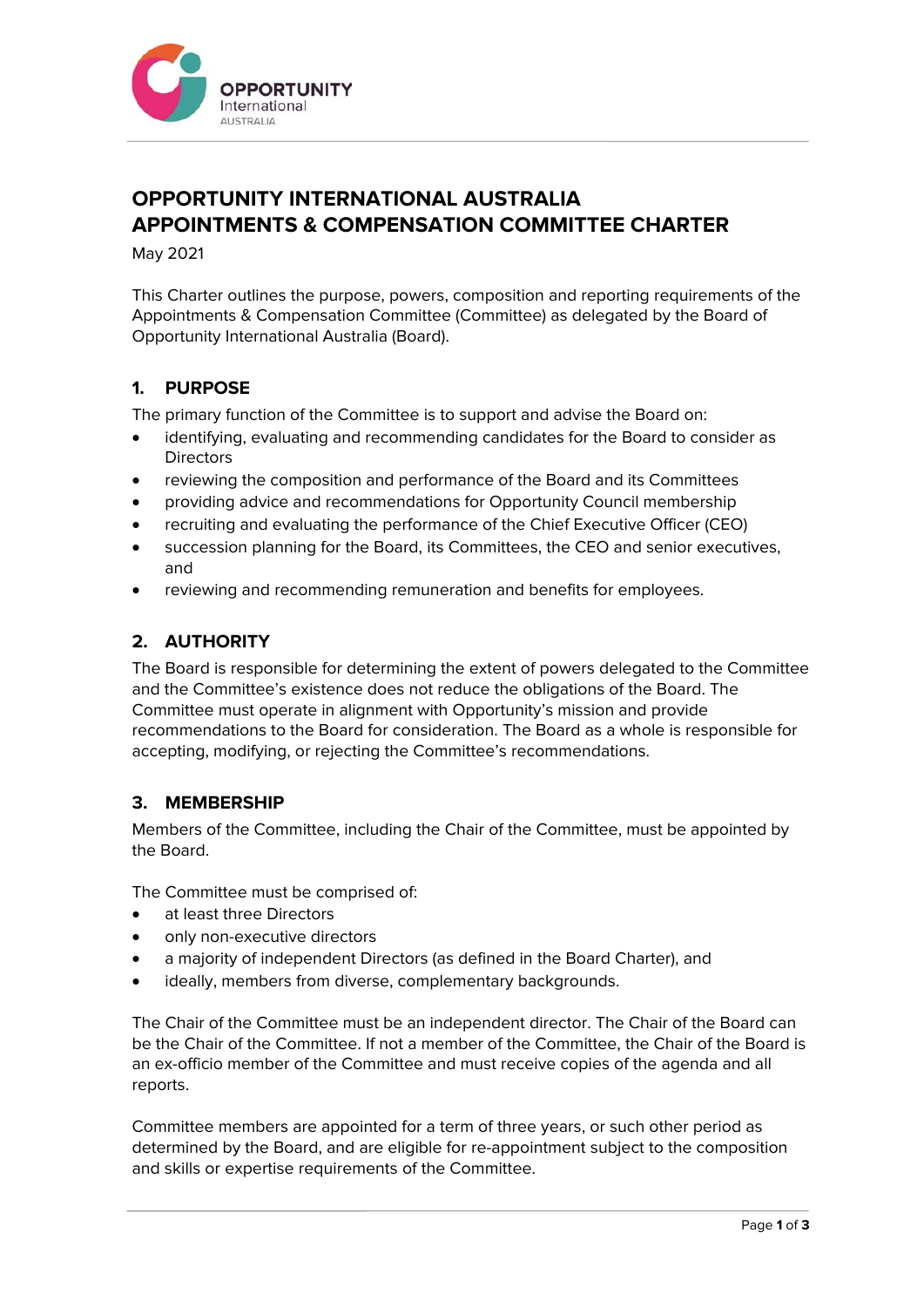

The Committee may have access to adequate internal and external resources, including access to advice from external consultants or specialists as it determines necessary to carry out its duties.

The Committee must perform a self-evaluation of its performance annually.

# **4. MEETINGS**

The Committee must meet at least twice per year, and may convene additional meetings as circumstances require. It is expected that one meeting will be held to review the remuneration arrangements and policies applicable to employees, including the CEO and senior executives.

A quorum is two members, present in person, by teleconference or by electronic means.

The CEO may attend all meetings (other than when the CEO's remuneration and/or performance are being considered). The Committee may invite members of management or others to attend meetings and provide information as they deem appropriate.

Board members that are not members of the Committee may attend Committee meetings as observers.

The agenda and supporting papers, if any, must be circulated to Committee members in advance of meetings. At the discretion of the Chair, additional papers may be tabled for discussion at the meeting.

The Company Secretary is the co-ordinator and minute secretary for the Committee. Minutes must be reviewed by the Chair of the Committee and, once approved, circulated to Committee members and posted on the Directors' portal within 21 days of a meeting.

# **5. DUTIES AND RESPONSIBILITIES**

#### **Nominations and Succession Planning**

The Committee is responsible for assisting the Board with respect to nomination matters including:

- periodically review the composition of the Board and its Committees taking into account its diversity of skills, experience, expertise, qualifications, gender, age, geographic representation, denominational background, relationships and personal attributes to ensure an appropriate balance is maintained
- ensure Directors and the Board have the capacity to ably fulfil their functions and responsibilities as outlined in the Board Charter
- develop and implement a process (which must include making recommendations to the Board) on the selection, appointment and re-election of Directors to increase the Board's effectiveness
- explore the availability, skills, expertise and possible conflicts of interest of potential Directors and conduct relevant probity checks prior to appointment